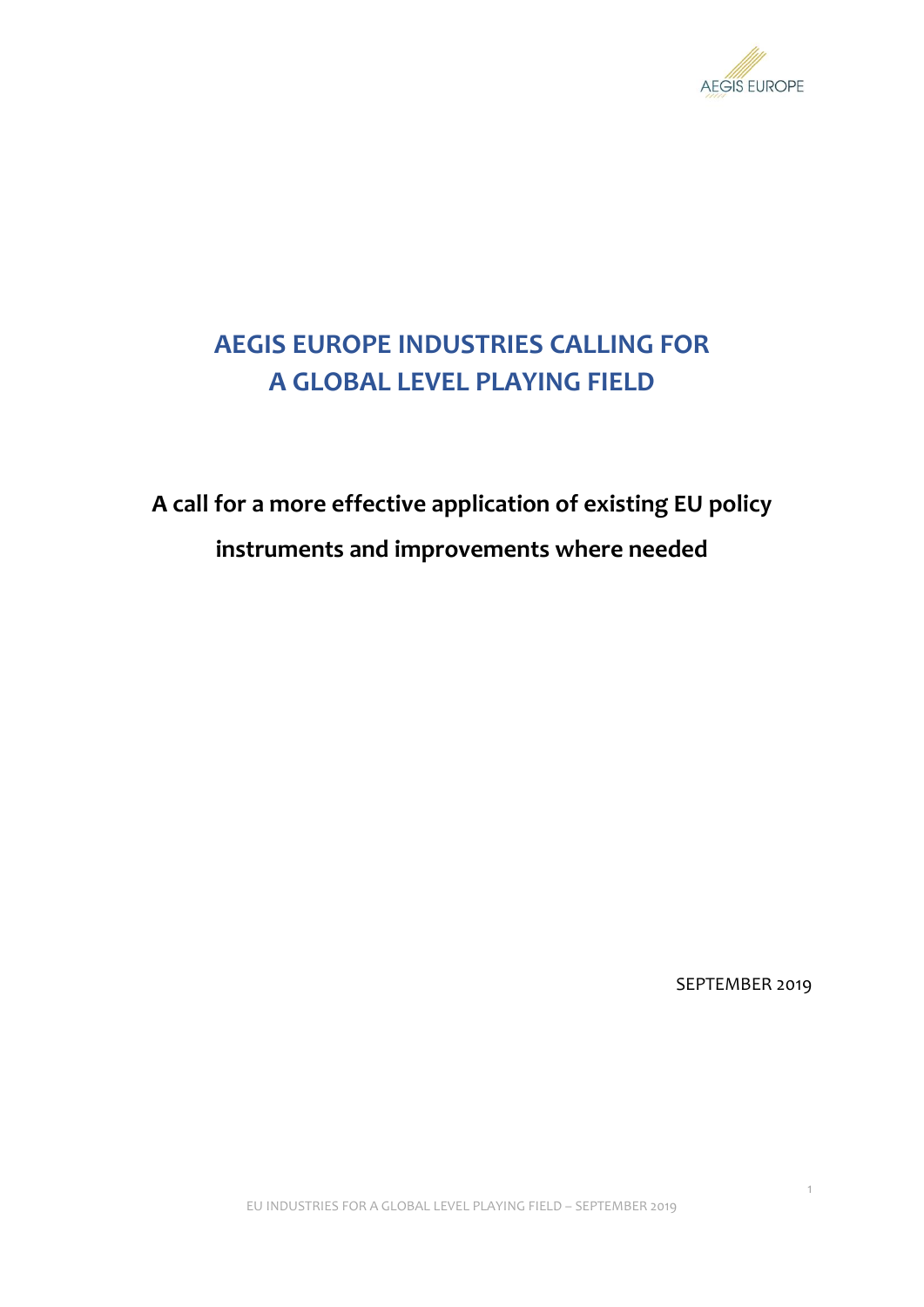

## **CONTENT**

- About AEGIS Europe
- AEGIS Europe objectives
- AEGIS Europe position on a more effective application of existing EU policy instruments and improvements where needed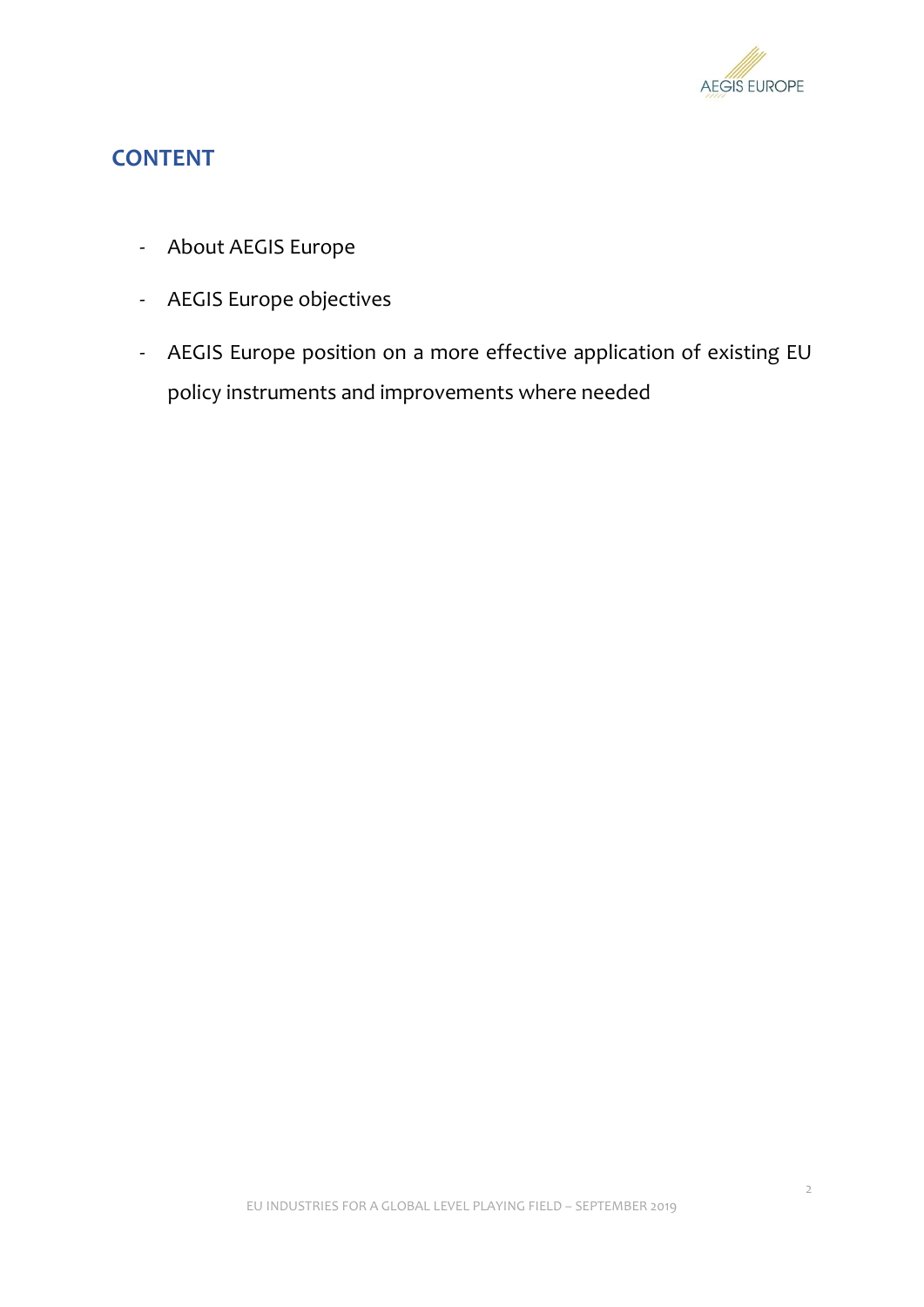

### **About AEGIS Europe**

AEGIS Europe is an industry alliance that brings together around 20 European manufacturing associations committed to free and fair international trade ensured by an effective international level-playing field.

Our members account for more than €500 billion in annual turnover, as well as for millions of jobs across the EU.

AEGIS Europe Members include the following European industry sector associations:

- Association of European ferro-alloy producers (EUROALLIAGES)
- Association of European Wheel Manufacturers (EUWA)
- European Aluminium
- European Association of Technical Fabrics Producers (TECH-FAB Europe)
- European Bicycle Manufacturers Association (EBMA)
- European Ceramic Industry Association (Cerame-Unie)
- European Container Glass Federation (FEVE)
- European Domestic Glass (EDG)
- European Federation of Rope, Twine & Netting Industries (EUROCORD)
- European Federation of Steel Wire Rope Industries (EWRIS)
- European Glass Fibre Producers Association (GLASS FIBRE EUROPE)
- European Industrial Fasteners Institute (EIFI)
- European Man-made Fibres Association (CIRFS)
- European Non-ferrous Metals Association (Eurometaux)
- European Rail Industry (UNIFE) *Associated Member*
- European Steel Association (EUROFER)
- European Steel Tube Association (ESTA)
- Fertilizers Europe
- European Shipbuilding and Maritime Equipment Manufacturers (SEAEUROPE)
- Sustainable Solar Energy Initiative (EU PRO SUN)

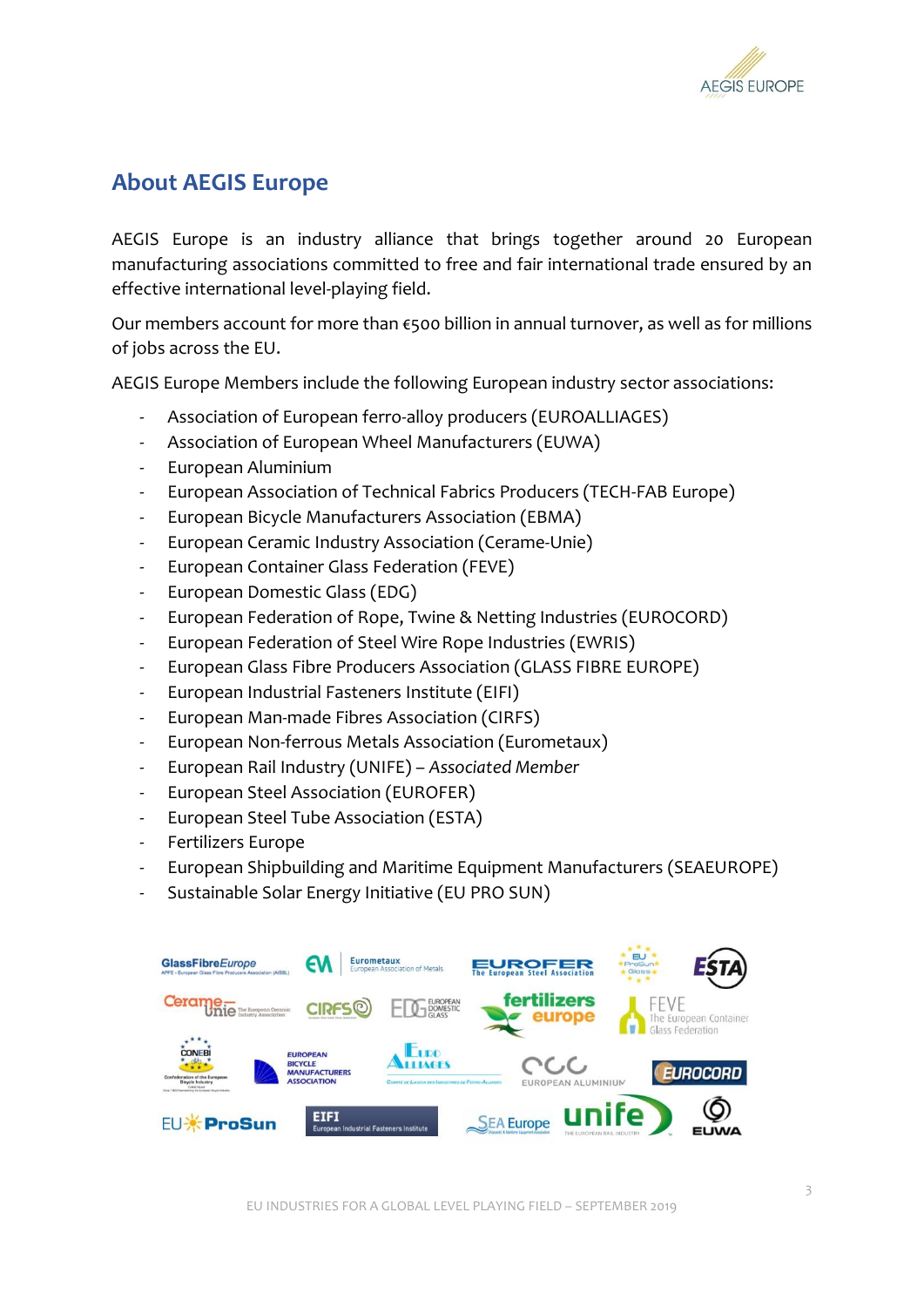

#### **AEGIS Europe Objectives**

AEGIS Europe is an alliance of European industrial sectors promoting manufacturing, investment, employment, growth and innovation in an environment of fair competition and a level playing field in the EU and abroad.

The alliance was created in 2016 to address the critical question whether the EU should accept that China was a Market Economy for purpose of antidumping policy.

Confirming the alliance's objective, AEGIS Europe sectors increasingly experience the critical need to expand their focus beyond EU trade defence policy and measures dealing with the effects of international economic and trade distortions, towards the root causes of distorted and unfair competition.

Well-designed and enforceable international rules that reflect today's realities are critical for this purpose. The WTO is the regulatory institution capable of effectively framing and enforcing an international level playing field for manufacturing industry. AEGIS Europe considers that a rules-based multilateral trade regime benefits all economies. However, the modernization of the WTO is necessary to address competing economic and political systems.<sup>1</sup>

AEGIS Europe supports the EU ambition to modernize and make the WTO more effective by introducing more transparency, new rules and disciplines and enforcement mechanisms.

<sup>1</sup> The recent *Franco-German Manifesto for a European industrial policy fit for the 21st Century* recognizes that *"there is no regulatory global level playing field….This puts European companies at a massive disadvantage. When some countries heavily subsidize their own companies, how can companies operating mainly in Europe compete fairly?...More generally, we must constantly monitor and adapt as necessary our trade policy to defend our strategic autonomy: this includes the essential and urgent modernization of the WTO rulebook to improve transparency and more effectively fight against trade distorting practices including excessive subsidies to industry…"*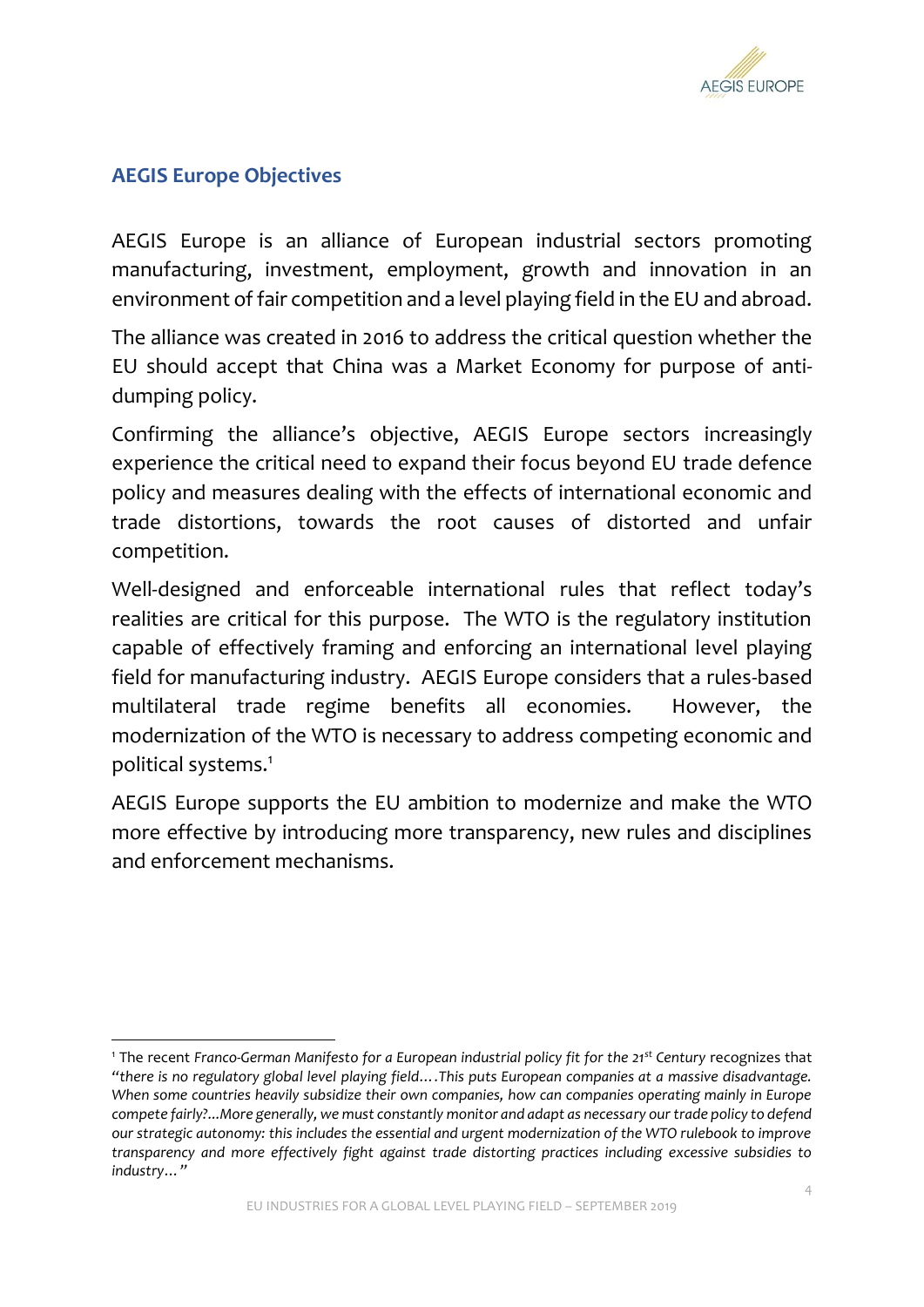

The EU has long prided itself on having a high level of product, social and environmental standards, a high degree of openness in public procurement and a high degree of vigilance to encourage competition in the EU market.

Less attention has been given to the way in which those policies and regulations create an uneven playing field for EU manufacturing facing import and foreign competition.

AEGIS Europe urges a more coherent management of the trade implications of EU competition, public procurement, environment, energy, product and other regulatory policies, to maintain a level field for EU manufacturing.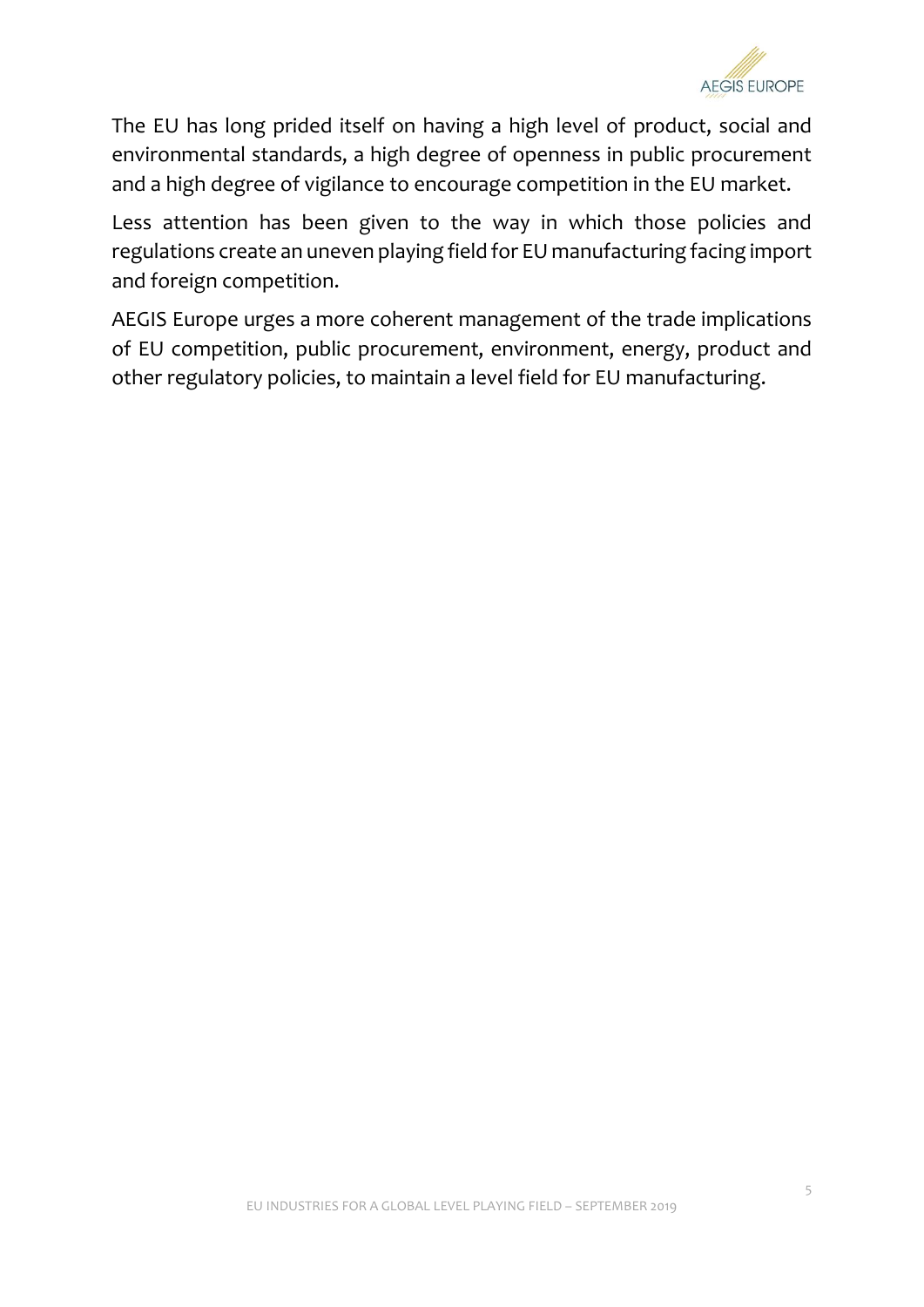

#### **EU INDUSTRIES CALLING FOR A GLOBAL LEVEL PLAYING FIELD**

# **A call for a more effective application of existing EU policy instruments and improvements where needed**

#### **Introduction**

Globalisation of markets and industries intensifies the distorting effects of government policies that unfairly protect and support domestic markets and industries. Thus, the EU needs to address more effectively State-led distortions that are undermining the viability of traditional and innovative European industries, both at home and abroad. The EU needs to be more assertive in using – and where needed modifying – existing tools as well as developing new policy instruments to ensure a level playing field for EU industries while at the same time creating much needed  $leverage$  at the multilateral  $(WTO)$  $level<sup>2</sup>$ . The new Commission's encouraging political objectives and orientations need to be endorsed and supported by the Council and the European Parliament and effectively implemented by the Commission.

<sup>2</sup> Commission President-designate Van der Leyen mission letter to Trade Commissioner-designate Hogan (https://ec.europa.eu/commission/sites/beta-political/files/mission-letter-phil-hogan-2019\_en.pdf); Braver, Greener, Fairer, Memos to the EU leadership 2019 – 2024, Brueghel (https://bruegel.org/wpcontent/uploads/2019/09/BRAVER-GREENER-FAIRER\_Memos2019\_1.pdf)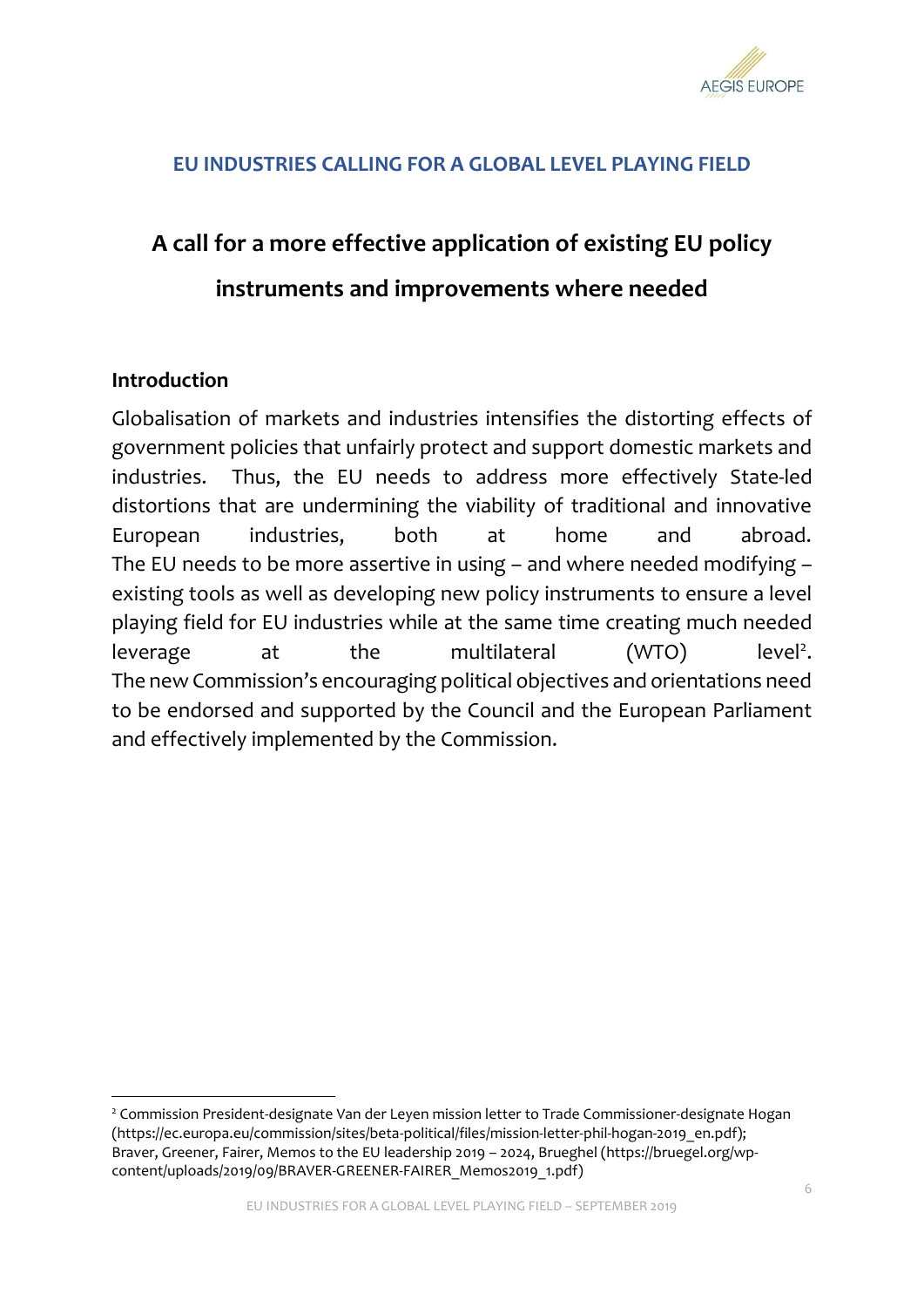

### **I. EU should be less self-restraining in the interpretation and application of existing rules**

- EU position on the consequences of the  $15<sup>th</sup>$  anniversary of China's WTO accession re the methodology applied to imports from China in AD proceedings, is the best example:
	- Initial Commission's position was simply that EU should accord China MES "in fulfilment of an international obligation"
	- Ultimately, the EU adopted a new and distinct methodology for imports from countries "with significant distortions" (including China)
	- Now, WTO panel has confirmed that other WTO members were not obliged to treat imports from China the same way as those from other countries, i.e. may continue to treat imports from China distinctly. (China has suspended its WTO complaint)
- Other examples of overly rigid EU practices:
	- Countervailable subsidies not cited in the anti-subsidy complaint but uncovered during investigation were considered non-countervailable on the basis of an overly cautious interpretation of the WTO law. This approach has been changed by the EU legislator.
	- The EU should consistently register imports in anti-dumping and anti-subsidy investigations at the start of investigation: this is an issue now because the practice has not been adapted to the new legal text (EU TDI Modernization)
	- Partial or non-cooperation should not be accepted and should have consequences in the formulation of the measures.
	- Application of anti-subsidy rules (definition of public body, subsidies for production in third countries, etc.)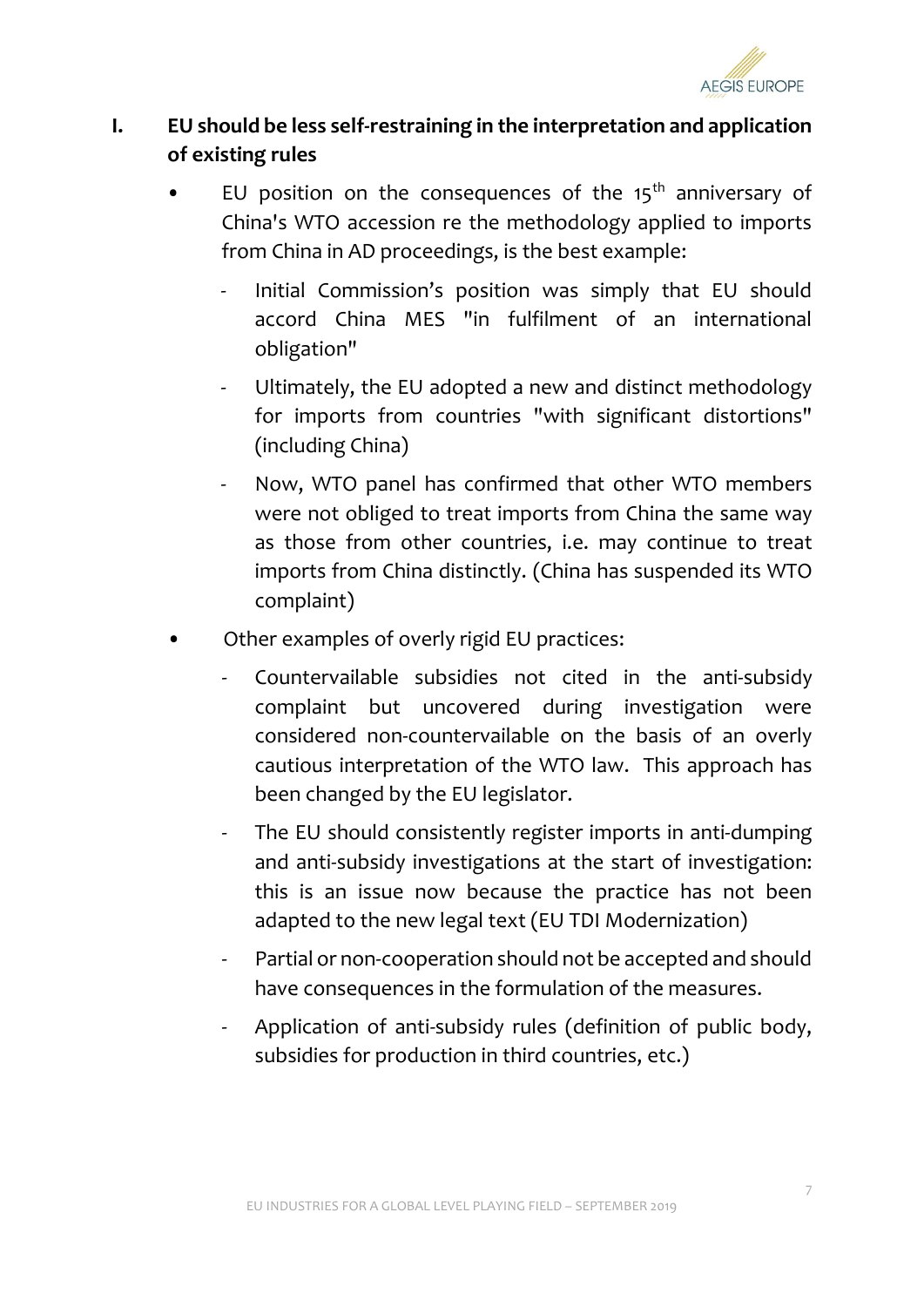

• There is a need for the full application by WTO panels of the WTO DSB principle of deference to be given to investigating authorities which adopt one permissible interpretation of a given provision (Article 17(6)(ii) Anti-Dumping Agreement)

#### *Examples of ways the EU can be more assertive & effective*

**TDI-related actions: more assertive use of discretion under existing rules (in addition to increasing the number of personnel working on TDI at the Commission to ensure full capacity to realize enforcement ambitions)**

- **Self-initiation by the Commission**: especially where OLAF or national investigations already provide evidence of unfairly traded or circumventing products
- **Threat of injury**: more effective recognition and use of this provision is needed (e.g. by giving more weight to the existence of overcapacities), both at initiation and in the imposition of measures
- **Retroactive application of provisional measures should be more actively applied.** This includes the effective use of registration from the initiation of an investigation
- As is already the case with anti-circumvention investigations, **antiabsorption investigations should not be limited timewise** to two years following the imposition of measures
- **Overcapacities and the assessments of injury, causation and Union interest:**

The existence of government-led substantial structural overcapacities in the targeted country should create:

- a presumption of the existence of material injury and a causal link, and
- a strong, if not irrebuttable, presumption that measures are in the Union interest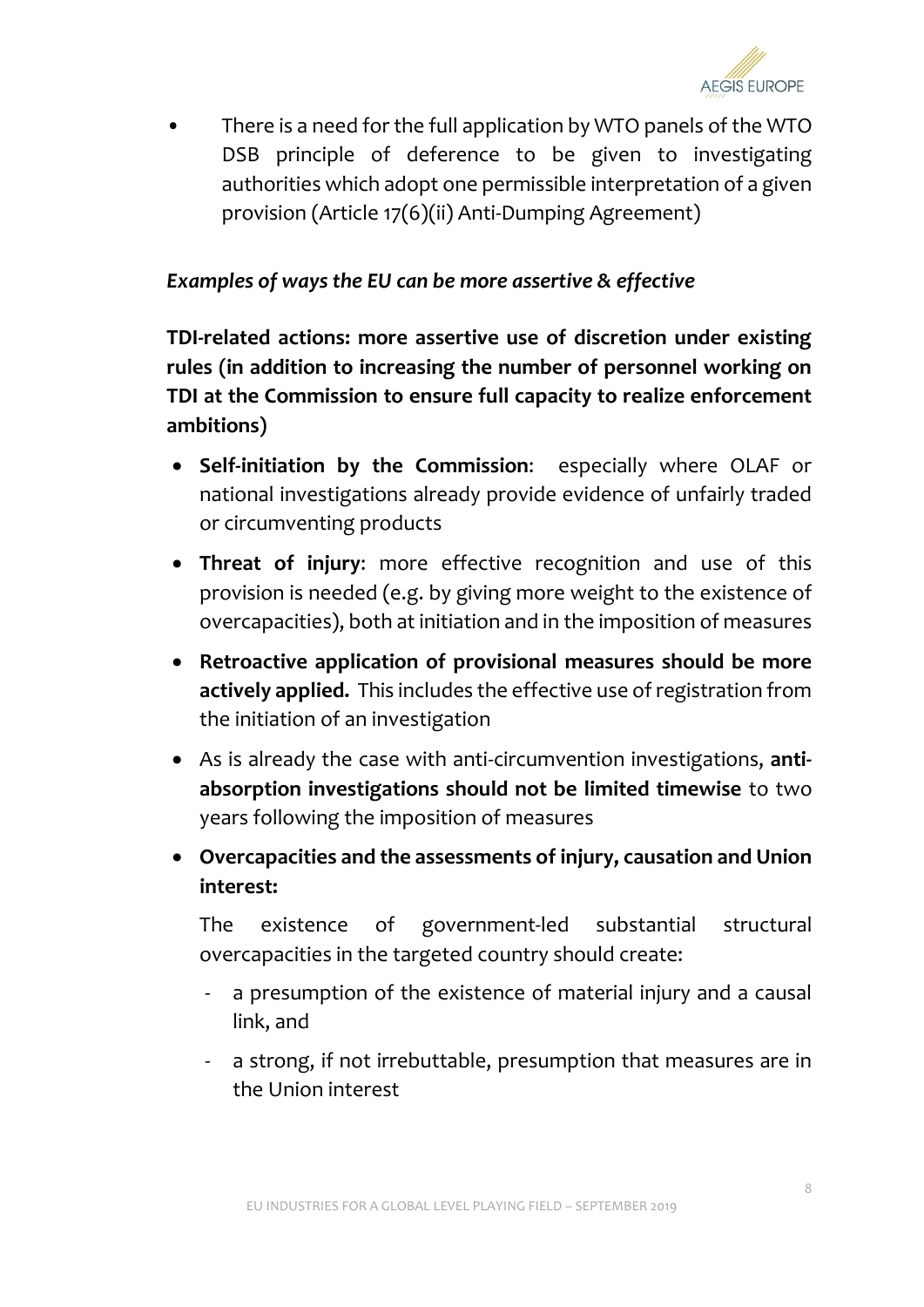

• **Provisional measures should be applied earlier, even before the verification of questionnaire responses**

As the requirements for the acceptance of complaints/requests are so high in the EU (almost a sort of pre-investigation before the investigation), quicker provisional measures would be appropriate (rather than waiting until close to the deadline)

- **Non-cooperation needs to be more effectively sanctioned**, especially in the context of anti-subsidy investigations concerning a sector for which subsidies have not been notified to the WTO as required
- **Safeguard measures should be used without inhibition**: the EU should more open to consider use of the **safeguards tool** (a tool which is interpreted and applied so restrictively is of no practical use taking away from EU industries a legitimate protection that was part of the WTO deal of opening markets against the right to safeguard domestic industries)
- **II. The EU needs to recognise the restricted coverage of existing WTO rules (including in some cases a broad interpretation of current exceptions to the WTO rules) and take actions pending (encouraging) the adequate updating / addition of multilateral agreements. WTO rules cover more areas than GATT but still leave important space for national measures.**
	- New, appropriate tools and measures are needed to fully address
		- structural overcapacities in third country (especially where manifestly supported by national industrial policy),
		- situations where goods which are not imported but which injure EU producers (e.g. means of transport),
		- injurious pricing of services; and
		- to balance the unilateral costs of EU climate change policy against countries not applying same standards.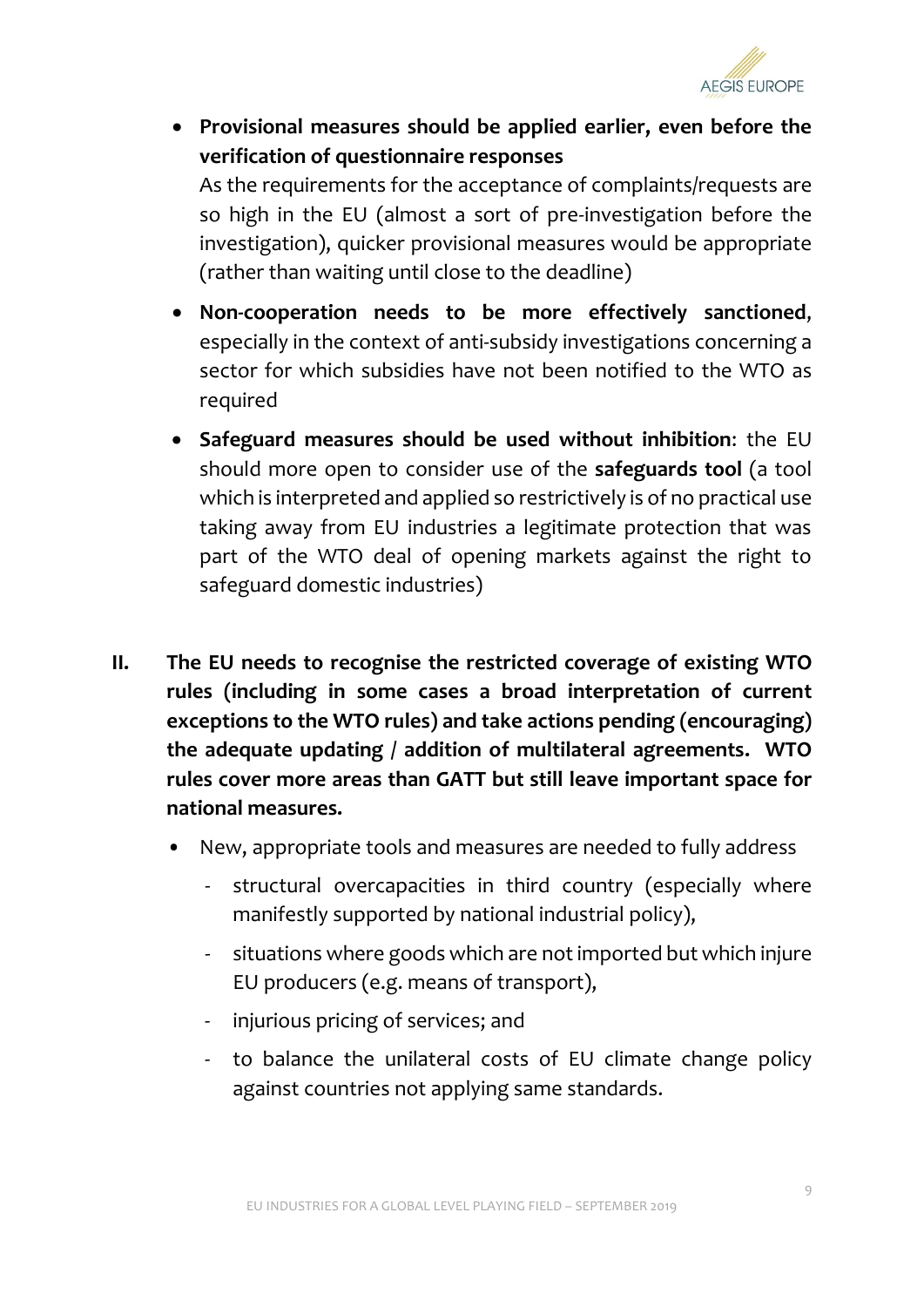

#### *Measures in areas not (fully) covered by WTO rules*

#### • **Public procurement rules**

- Adopt an ambitious "International Procurement Instrument" to foster reciprocity and provide leverage to push third countries to open their markets with strong price adjustment measures, a specific treatment for third country SOEs while preserving Articles 85 and 86 of Directive 2014/25/EU.
- Strengthen the EU public procurement framework in relation to e.g. contract award criteria or abnormally low tenders. The possibility set out in Directive 2014/25/EU to respond to the non-reciprocity in third countries (Articles 85 and 86) should be made mandatory for all EU-funded projects of critical or strategic infrastructure or technology, or that would allow access to sensitive EU information or key expertise.
- Strengthen EU long-term financing tools and introduce due diligence requirements for all EU public funding/financing programmes with regard to the participation of third country suppliers or providers and consider the possibility of withdrawing credit lines or co-funding grants in the absence of reciprocal market access in their country of origin.

#### • **Competition rules**

- There are modern EU rules to ensure effective competition within the EU, but no WTO rules to tackle monopolies, horizontal subsidies and cartel behavior by producers from and countries with a state-led trade-disruptive economic model. Greater consideration is needed of the international context and international state-led disruptive forces when applying EU competition rules.
- EU State aid assessments: to consider subsidies granted by third countries & other unfair practices in favor of third country producers which compete with EU industries
- EU assessments of market dominance abuse: to presume market dominance based on overcapacities & automatically for SOE's in sectors with systematic State support